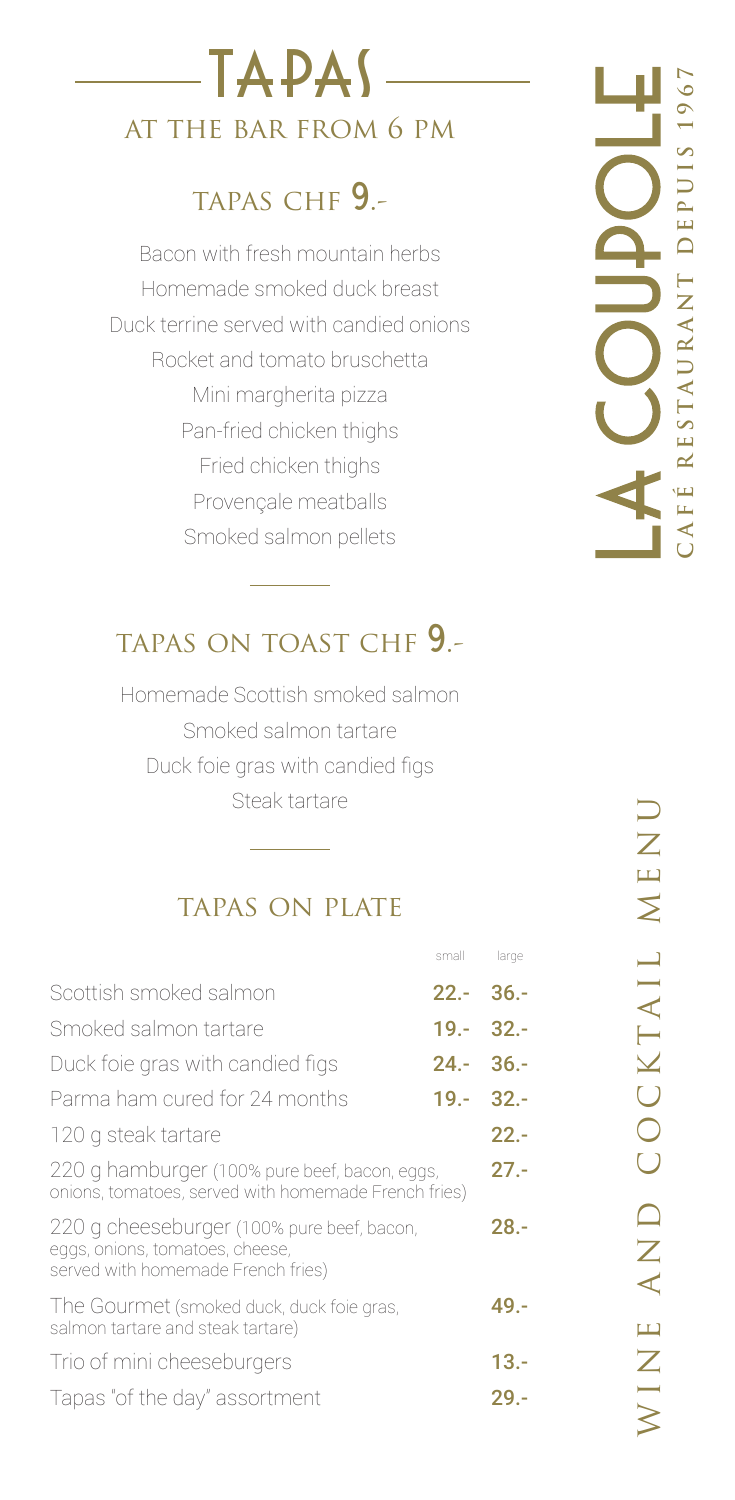## $S$ PIRITS

| 40/43 degrees                                                     | $2,5$ cl                             | 4c                                   | 40/43 degrees                                                                     | 4 <sub>c</sub>                       | btl                                                          |
|-------------------------------------------------------------------|--------------------------------------|--------------------------------------|-----------------------------------------------------------------------------------|--------------------------------------|--------------------------------------------------------------|
| <b>ARMAGNAC</b>                                                   |                                      |                                      | GIN                                                                               |                                      |                                                              |
| Larressingle VSOP<br>Ch. Laubade<br>prestigious vintage           | $14 -$<br>$19 -$                     | $19 -$<br>$32 -$                     | <b>Bombay Sapphire</b><br>Gordon's<br>Tanqueray                                   |                                      | $15 - 160 -$<br>15-. 160.-<br>15 .- 160 .-                   |
| <b>CALVADOS</b>                                                   |                                      |                                      | <b>TEQUILA</b>                                                                    |                                      |                                                              |
| Fine Calvados                                                     | $12 -$                               | $18 -$                               | White tequila                                                                     |                                      | $15 - 160 -$                                                 |
| Père Magloire<br>Père Magloire XO<br>double distillation          | $16 -$                               | $19 -$                               | <b>RUM</b><br>Bacardi Light Dry                                                   |                                      | $16 - 160 -$                                                 |
| <b>COGNAC</b>                                                     |                                      |                                      | Havana Club<br>Myer's                                                             |                                      | $16 - 160 -$<br>$16 - 160 -$                                 |
| Martell<br>Hennessy Fine                                          | $13 -$<br>$16 -$                     | $18 -$<br>$19 -$                     | <b>VODKA</b>                                                                      |                                      |                                                              |
| de Cognac<br>Hennessy XO<br>Hennessy Paradis                      | $25 -$<br>$55 -$                     | $35 -$<br>$85 -$                     | Absolut, Sweden<br>Moskovskaya, Russia<br>Stolichnaya, Russia<br>Wyborowa, Poland |                                      | $16 - 160 -$<br>16 .- 160 .-<br>16 .- 160 .-<br>$16 - 160 -$ |
| Rémy Martin VSOP<br><b>DISTILLED FROM FRUITS</b>                  | $16 -$                               | $19 -$                               |                                                                                   | $2,5$ cl                             | 4 cl                                                         |
| Abricotine<br>Wild raspberry<br>Grappa di Barolo<br>Grappa Nonino | $12 -$<br>$12 -$<br>$12 -$<br>$12 -$ | $16 -$<br>$18 -$<br>$16 -$<br>$16 -$ | Kirsch<br>Mirabelle plum<br>Old plum<br>Williamine                                | $12 -$<br>$12 -$<br>$12 -$<br>$12 -$ | $16 -$<br>$16 -$<br>$16 -$<br>$16 -$                         |

## LIQUEURS

| $2.5$ cl    |
|-------------|
| $12 - 16 -$ |
| $12 - 16 -$ |
| $13 - 17 -$ |
| $14 - 18 -$ |
| $12 - 16 -$ |
| $12 - 16 -$ |
| $12 - 16 -$ |
| 8.-         |
| $12 - 16 -$ |
| $12 - 16 -$ |
| $12 - 16 -$ |
| $9 - 14 -$  |
| $12 - 16 -$ |
|             |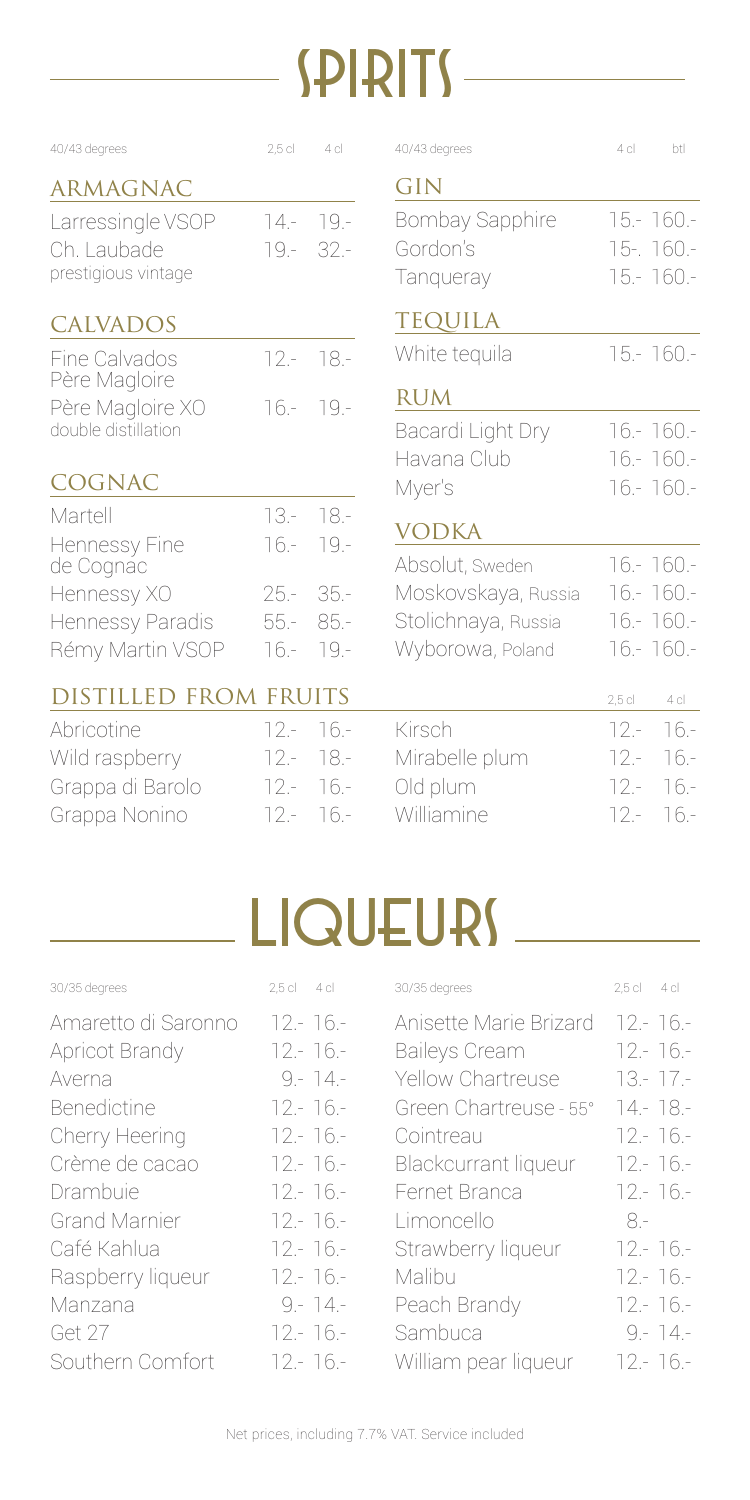## **COCKTAILS AND** wine MENU

opening hours

FROM MONDAY TO FRIDAY 7.45 AM TO MIDNIGHT

**SATURDAY** 8.30 AM TO MIDNIGHT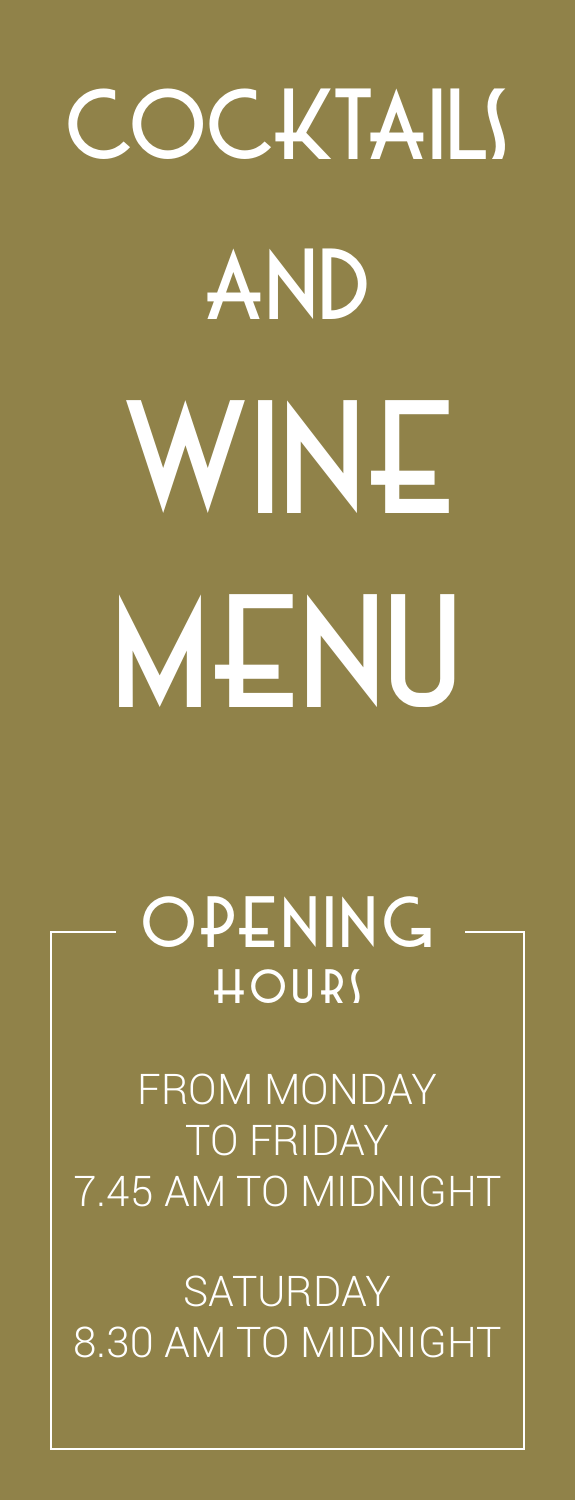

| <b>SPARKLING WINE</b>                                                                | dl            | btl              |
|--------------------------------------------------------------------------------------|---------------|------------------|
| Moët & Chandon<br>Brut Impérial*                                                     | $18 -$        | $120 -$          |
| Dom Pérignon<br>Vintage<br>Vintage Rosé<br>* Piscine, kir or flute                   |               | $350 -$<br>650.- |
|                                                                                      |               |                  |
| <b>WHITE WINE</b>                                                                    | dl            | btl              |
| Chile, Chardonnay                                                                    | $6 -$         | $39 -$           |
| Dardagny, Pinot Gris                                                                 | 6.60<br>$8 -$ | 43.-<br>54.-     |
| Epesses, Clos du Boux<br>Dézaley, Chemin de Fer                                      | 11.50         | $72 -$           |
| Sauternes, Les Sables d'Or                                                           | 13.-          | 50 cl 65.-       |
| ROSÉ WINE                                                                            | dl            | btl              |
| "Our favorite" La Coupole Selection<br>For other rosé wines, check out our wine list | $7 -$         | $46 -$           |
| <b>RED WINE</b>                                                                      | dl            | btl              |
| Dardagny, Pinot Noir, M. Ramu                                                        | 6.90          | $46 -$           |
| Côtes du Rhône, "Our favorite"                                                       | 6.50          | $42 -$           |
| Bordeaux, Château Loumelat                                                           | 7.50          | $52 -$           |
| La Goulée de Cos d'Estournel                                                         | $12. -$       | $76 -$           |
| Château Cos d'Estournel                                                              | $41 -$        | $290 -$          |
| Bottle capacity                                                                      |               |                  |
| French wine<br>7,5 dl                                                                | Swiss wine    | 7 <sub>d</sub>   |
|                                                                                      |               |                  |
| <b>BEER</b>                                                                          |               |                  |
| <b>DRAFT BEER</b>                                                                    | 25 cl         | 50 cl            |
| Carlsberg                                                                            | 6.-           | $11 -$           |
| <b>BOTTLED BEER</b>                                                                  |               | 33 cl            |
| Erdinger, Adelscott, Guinness<br>Corona, Heineken                                    |               | $7 -$            |
| Feldschlösschen (non-alcoholic)                                                      |               | $7 -$            |
| Craft beer                                                                           |               | $8 -$            |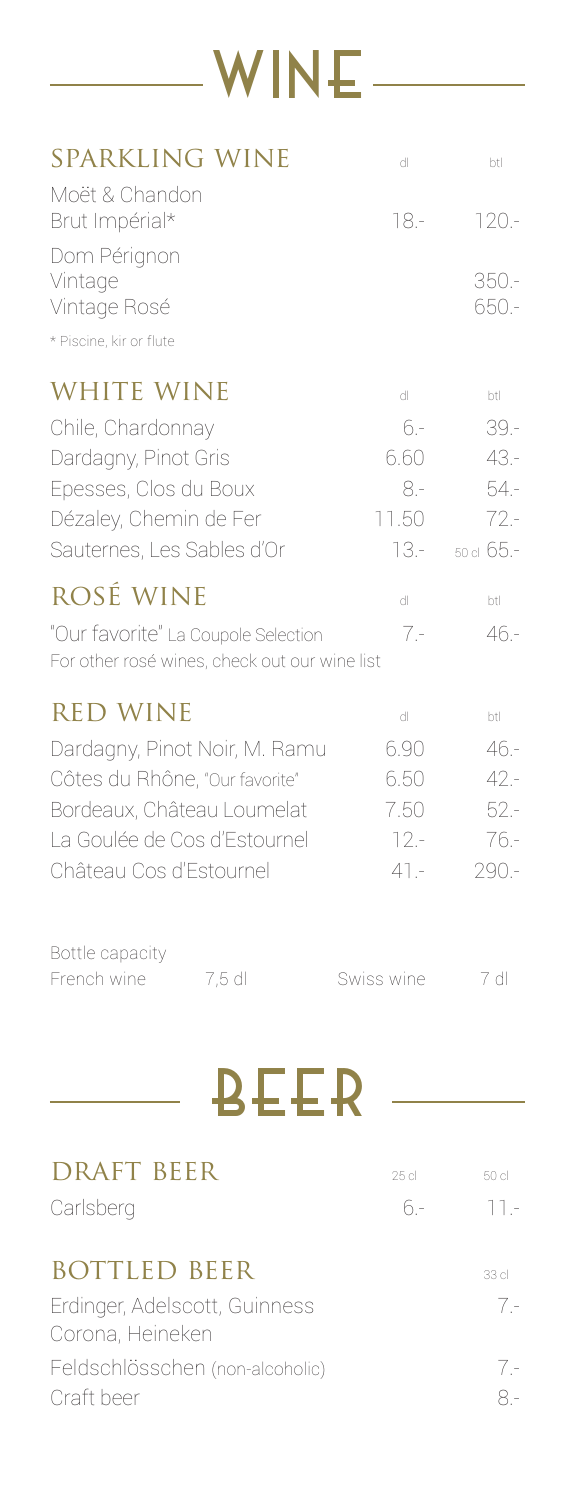## $APERITIFY -$

| 16/30 degrees          | 4 cl   | 16/30 degrees   | 4 cl |
|------------------------|--------|-----------------|------|
| Campari                | 8 -    | Punt e Mes      | 8 -  |
| Martini (white or red) | 8 -    | 1/2 Ricard      | 5 -  |
| 1/2 Pastis             | $5 -$  | Ricard          | 8 -  |
| Pastis                 | 8.-    | Sherry Tio Pepe | 8 -  |
| Porto (white or red)   | 8 -    | Sherry Dry Sack | 8 -  |
| Porto (20 years)       | $15 -$ | Suze            | 8 -  |
|                        |        |                 |      |

## cocktails

#### **APERITIF**

| Americano 6dl                                 | $\frac{1}{2}$ – |
|-----------------------------------------------|-----------------|
| Red Martini, Campari, Angostura               |                 |
| Bloody Mary 20 cl                             | 18.-            |
| Vodka, seasoned tomato juice                  |                 |
| Champagne cocktail 10 cl                      | $TQ -$          |
| Champagne, Cognac, Angosfura, sugar in pieces |                 |
| Dry Martini <sub>8 cl</sub>                   | 18.-            |
| Gin, Noilly Prat, olive                       |                 |
| Garibaldi 20 cl                               | $12 -$          |
| Campari, freshly squeezed orange              |                 |
| Kir Royal 10 cl                               | 19 -            |
| Champagne, blackcurrant liqueur               |                 |

| Cuba libre 29 cl                            | 18- |
|---------------------------------------------|-----|
| White rum, Coca-Cola                        |     |
| Gin Fizz 20 cl                              | 18- |
| Gin, lemon juice, sugar syrup, soda water   |     |
| Mojito 25 cl                                | 18- |
| White rum, lime, sugar, fresh mint, Perrier |     |

| Alexander 12 dl                                 | 18.-   |
|-------------------------------------------------|--------|
| Cognac, crème de cacao, fresh cream             |        |
| Bacardi cocktail 8 cl                           | 18.-   |
| Bacardi light dry, lemon juice, grenadine syrup |        |
| Black russian <sub>8 cl</sub>                   | 18.-   |
| Vodka, coffee liqueur                           |        |
| Caipirinha <sub>8 cl</sub>                      | $18 -$ |
| Cachaça, lime juice, sugar                      |        |
| Cosmopolitan 6cl                                | $18 -$ |
| Vodka, Triple Sec, lime, cranberry nectar       |        |
| Daiquiri sd                                     | $19 -$ |
| White rum, lemon juice, sugar syrup             |        |
| HUGO 25 cl                                      | 13.-   |
| Prosecco, elderflower liqueur                   |        |

| Manhattan <sub>8 d</sub> i                                      |      |
|-----------------------------------------------------------------|------|
| Bourbon, red Martini, Angostura                                 |      |
| Margarita <sub>8 cl</sub>                                       | 18 - |
| Tequila, Cointreau, lemon juice                                 |      |
| Negroni sd                                                      | 18 - |
| Gin, Campari, Punt e Mes                                        |      |
| $P$ imm's n° 1 20 d                                             | 18 - |
| Pimm's, orange, lemon, apple,<br>fresh mint, cucumber, lemonade |      |
| Vodkatini <sub>8 cl</sub>                                       | 18.- |
| Vodka, Noilly Prat, olive                                       |      |
| Whisky Sour 8 cl                                                | - 19 |
| Whisky, sugar syrup, lemon juice                                |      |

#### long drink

| Planter's punch 30 cl                     |      |
|-------------------------------------------|------|
| White and brown rum, mix of fruit nectars |      |
| Screwdriver 20 cl                         | 18 - |
| Vodka, orange juice                       |      |

### after dinner

| Irish coffee 18d                                      | 19 - |
|-------------------------------------------------------|------|
| Irish Whisky, coffee, fresh cream                     |      |
| Kaipiroska sel                                        | 18 - |
| Vodka, lime juice, sugar                              |      |
| Piña Colada зоd                                       | 18.- |
| Brown rum, coconut milk, pineapple nectar             |      |
| Sex on the beach 30 cl                                | 18 - |
| Vodka, peach syrup, orange juice,<br>cranberry nectar |      |
| Side car sd                                           | 18 - |
| Cognac, Cointreau, lemon juice                        |      |
| Spritz 25 cl                                          | 13 - |
| Prosecco, Aperol                                      |      |

#### NON-ALCOHOLIC 25cl 14.-

nectar

Bora-Bora Cranberry nectar, lemon juice, passion fruit nectar

Chantaco Orange and lemon juice, grapefruit and pineapple nectar, grenadine syrup

Portofino Mango and pineapple nectar, bitter Lemon, mint syrup

Sunset Guava and grapefruit nectar, grenadine syrup, Tonic Water

Virgin Piña Colada Pineapple nectar, coconut milk

Virgin mojito Mojito syrup, fresh mint, Sprite

Virgin cucumber Fresh mint, lime, cucumber, Ginger Ale

Tropical night Guava, mango and passion fruit